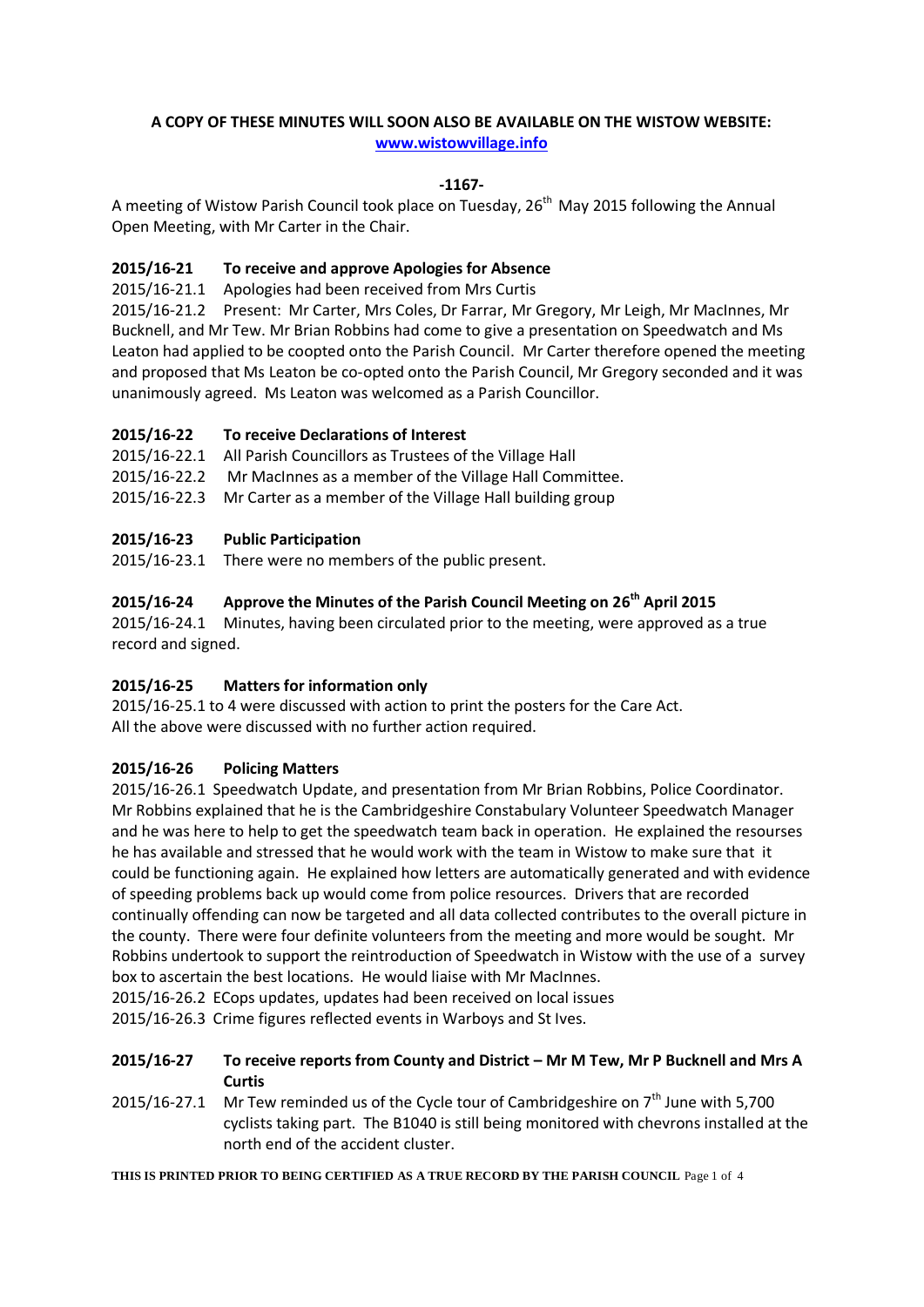-1168-

2015/16-27.2 Mr Bucknell reported that there would be an open day at the Nursery on Saturday from 11 to 3 if we were still looking for trees. A press release would announce 7 new Councillors as a result of the recent election and Mr Bucknell was now Chairman of Huntingdon District Council, a post that would last for 2 years. He finally reported that there had been an arrest in Oaklands Close.

# **2015/16-28 Finance**

a) The Financial Statement and Cashflow for 2015/16 – May, having been circulated prior to the meeting was agreed

| b) to approve payment of outstanding amounts |                                       |
|----------------------------------------------|---------------------------------------|
| Clerk's salary May 2015                      | £241.16 (28 hours at £8.613)          |
| Clerk's expenses April 2015                  | £ 14.00 (£4 elec meter, £10 computer) |
| Capalc annual renewal                        | £206.79                               |
| CGM grass cutting                            | £675.00                               |

Mrs W Pye, internal audit E 50.00 The above payments were approved and cheques signed. Income £50 from sale of PC1

# **2015/16-29 Correspondence**

2015/16-29.1 Information on the Electoral Review of Cambridgeshire had been received, Bury would be part of Ramsey and Wistow part of Warboys.

# **2015/16-30 To consider any Planning Applications received**

2015/16-30.1 1401057FUL Land north of Thatched Cottage, Church Street, appeal to the Secretary of State. No further comments would be made.

#### **2015/16-31 Highways Report/Traffic Matters**

2015/16-31.1 MVAS purchase – Mr Carter had made contact with providers and there may be an alternative product on the market which would be more suitable. The possibility of purchasing our own Speedwatch kit was also discussed. Further enquiries would be made. Mr Carter and Mr Leigh would get together to look at costs and options. A subcommittee could be set up to look at traffic calming to bid for the Local Highways Initiative in September. This is linked with Speedwatch. 2015/16-31.2 The Clerk was asked to email Broughton Clerk re bushes obscuring the view at Broughton crossroads. The Clerk was also asked to email CGM to strim up to the village signs on the bridge.

#### **2015/16-32 Maintenance Issues**

2015/16-32.1 Playground, see saw repaint still outstanding

2015/16-32.2 Mr Carter would send his inspection sheet, Mr MacInnes was on the rota for June.

2015/16-32.3 £35 per tree was agreed, Mr Burton would be asked to carry out the work whenever appropriate.

2015/16-32.4 Dr Farrar reported that he was liaising with Wistow in Bloom with regard to the filling of the allotment hedge. If he can get the ground prepared and weeded he can order the hedging.

#### **2015/16-33 Administration Issues**

2015/16-3.1 Clerk's vacancy, there had been one applicant who had been invited to attend the meeting but had not been in touch.

**THIS IS PRINTED PRIOR TO BEING CERTIFIED AS A TRUE RECORD BY THE PARISH COUNCIL** Page 2 of 4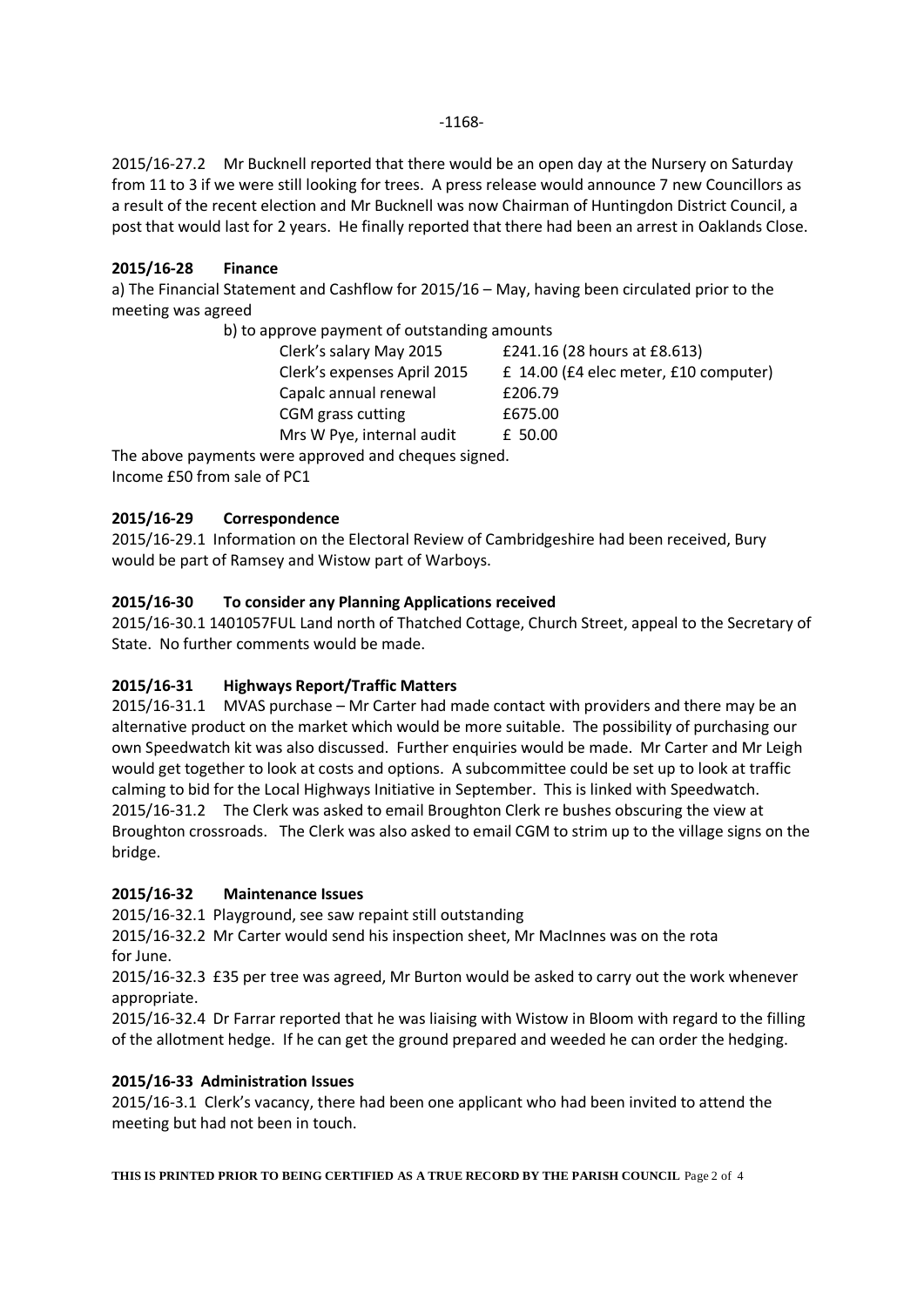2015/16-33.2 Parish Councillor Vacancy, once vacancy now exists.

2015/16-33.3 Douglas Tonks non payment of Tax. The Clerk had received no further information, she will attempt and 'on-line chat' with Action Fraud.

### **2015/16-34 Annual Audit**

2015/16-34.1 The Clerk explained the amendment to the asset register and asked Mr Carter to sign the amendment to the audit pages which reflects how we show our assets on the annual return. 2015/16-34.2 Following the internal audit the following was revisited and reconfirmed. Approval of the accounts and confirmation that they truly reflect the financial position

Approval of the account statements on the annual return

Read and approve the annual governance statement.

Today's date was added to the Annual Return and initialed by Mr Carter and Mrs Coles.

#### **2015/16-35 Feedback from Open Meeting**

2015/16-35.1 Photographs of cross country bikes had been chased but not received 2015/16-35.2 Signage at bridge, Mr Leigh to discuss with Mr Middleton from Highways 2015/16-35.3 Speed limit on B1040, this will be discussed at the quarterly forum when set up with other Parishes. Representation will be rotated between councilors.

#### **2015/16-36 Working Parties Feedback and Updates**

| a-Litter                                                                                                        | Mr MacInnes, nothing to report                   |
|-----------------------------------------------------------------------------------------------------------------|--------------------------------------------------|
| b- Countryside                                                                                                  | Mr Gregory, the footpath on Harris Lane had been |
| the contract of the contract of the contract of the contract of the contract of the contract of the contract of |                                                  |

preserved by the farmer.

c- Village Hall Mr MacInnes/Mr Carter, Mr Carter is keen to revisit the flyer and prepare something. Mr Leigh, Dr Farrar, Ms Leaton and Mr Carter would arrange to

meet as soon as possible.

#### **2015/16-37 Items for the Wistow Warbler and Wistow Web site.**

To inform Mr Williams and Dr Farrar of relevant articles Information on Adult Care Volunteers for Speedwatch Parish Clerk and Councillor vacancies

#### **2015/16-38 Monthly audit**

2015/16-38.1 Mr Carter is our auditor for May and Mr MacInnes for June.

#### **2015/16-39 Matters for future consideration**

2015/16-39.1 Extension to graveyard – Mr Carter will deliver the letter

2015/16-39.2 Village Handyman , local Parishes had agreed via email to share resources.

2015/16-39.3 Timebanking and identification of vulnerable residents, Warboys are setting up a scheme and are advertising for a Co ordinator.

2015/16-39.4 Litter picking day- Mr Leigh to liaise with the pub

2015/16-39.5 Luminus garage doors on Oaklands Avenue need repainting

#### **2015/16-40 Date of next meeting**

Tuesday  $30<sup>th</sup>$  June 2015 at 7.30 pm

There being no further business the meeting closed at 9.20.

**THIS IS PRINTED PRIOR TO BEING CERTIFIED AS A TRUE RECORD BY THE PARISH COUNCIL** Page 3 of 4